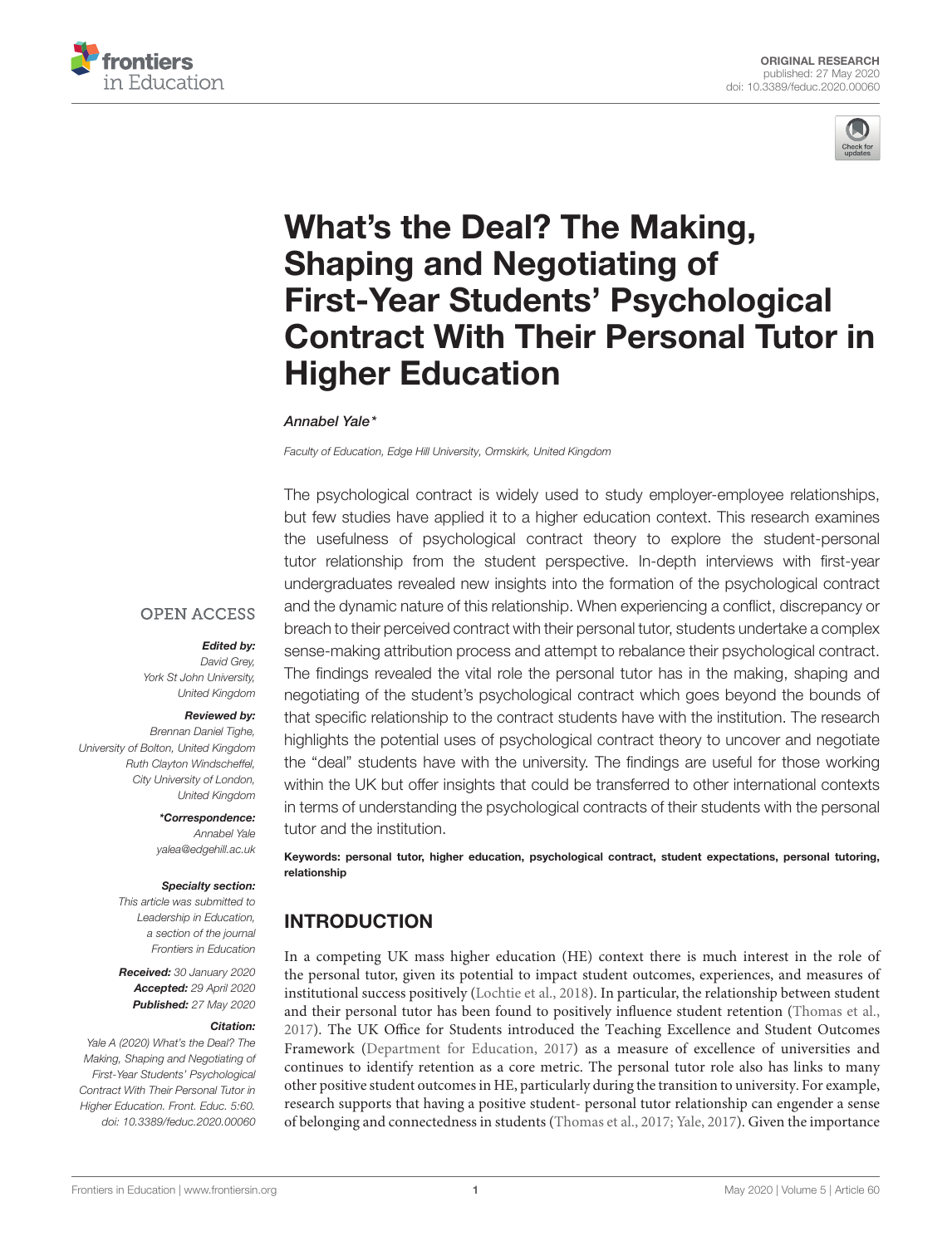of the role, understanding more about this relationship is crucial in a changing HE context which, from its massification and increases to fees, is likely to mean a more diverse student body with more complex needs which have likely changed the nature of student expectations [\(Lochtie et al., 2018\)](#page-10-0).

Approaches to personal tutoring vary across UK higher education institutions (HEI) from a purely academic support role to a pastoral model, providing both academic and personal support. How the role functions also varies, with some HEIs embedding the support within the curriculum and at others where the personal tutor will meet with their students outside of formal teaching, individually or in groups [\(Yale, 2019\)](#page-10-3).

One way to explore the student- personal tutor relationship may be through applying a framework predominantly used to examine employer-employee relationships. This is referred to as the psychological contract (PC) and evidence from the small number of studies in this context suggests this may be a useful lens to examine HE relationships [\(Bordia et al., 2010;](#page-9-1) [Koskina,](#page-9-2) [2013;](#page-9-2) [O'Toole and Prince, 2015\)](#page-10-4). For example, [Bordia et al.](#page-9-1) [\(2010\)](#page-9-1) used the PC effectively to study relationships between students and their research supervisors. Given the importance of the personal tutor role and the potential of the PC to offer a better understanding of the nature of this relationship and student expectations; this research will explore the student- personal tutor relationship through a PC theory lens.

## APPLYING PSYCHOLOGICAL CONTRACT **THEORY**

Although the concept of the psychological contract has been much debated, for consistency, this research uses the definition outlined in [O'Toole and Prince \(2015\)](#page-10-4), which draws on [\(Rousseau, 1989\)](#page-10-5) reconceptualization, and applies it within a HE context. [O'Toole and Prince\(2015,](#page-10-4) p. 161) define the PC as, "... the subjective beliefs concerning rights and responsibilities that an individual holds with regard to an exchange agreement between themselves and an organization, which 'solidifies' into a mental model." The PC draws from social exchange theory [\(Blau, 1964\)](#page-9-3) and is described as compliance by both parties to the rules of exchange within the relationship, which then fosters a trusting relationship over time [\(Rousseau, 2001\)](#page-10-6). Through a series of reciprocal exchanges, interdependency develops in reaching desired outcomes, which in turn generates perceptions of obligations and the expectation that they will receive the equivalent of their own contributions in return [\(Bordia et al., 2010\)](#page-9-1).

Prior to [Rousseau \(1989\)](#page-10-5) reconceptualization, social exchanges in the PC were seen as being more values based (e.g., [Argyris, 1960\)](#page-9-4). Rousseau refined the construct to a more subjective belief of individuals in a work context regarding mutual obligations of reciprocity which constitute the contract [\(Rousseau, 1989,](#page-10-5) [1995,](#page-10-7) [2001,](#page-10-6) [2011,](#page-10-8) [2012\)](#page-10-9). "Obligations" are seen as different to "expectations," as expectations are general beliefs about what a job and organization will be like. As such, PC breaches involving obligations tend to be more serious than unmet expectations [\(Robinson, 1996\)](#page-10-10).

The PC is held by the individual but can be shaped by the organization [\(Conway and Briner, 2005\)](#page-9-5). [Rousseau](#page-10-6) [\(2001\)](#page-10-6) suggests that the PC starts to develop from actual or implied promises made by organizational agents during the recruitment and socialization process. For students, Bordia et al. [\(2010\)](#page-9-1) suggest information is gathered from formal sources such as websites, university prospectuses and open days and also informally through word of mouth (other students, tutors, alumni, department). This information forms a mental framework of expectations and obligations and is the basis of the PC. They suggest that fulfillment of the PC obligations leads to positive outcomes such as increased motivation to learn, overall satisfaction with the educational process, and feelings of wellbeing [\(Bordia et al., 2010\)](#page-9-1). The PC can also be shaped through direct experiences and the perceptions of interactions [\(Rousseau,](#page-10-9) [2012\)](#page-10-9). The PC is then adapted throughout the duration of the relationship to take account of the extent to which each party fails or fulfills the perceived promises and obligations [\(Robinson and Rousseau, 1994\)](#page-10-11). When changes occur, the individual goes through a sense-making process to interpret the changes in terms of how they impact on the individual themselves [\(De Vos et al., 2003\)](#page-9-6).

When students start university they will have existing understandings or "schema" relating to expectations of university. According to [Rousseau \(1995\)](#page-10-7), this forms the basis of the PC, which will then be adapted and developed through observation and experience. In addition to the more general schema relating to university, students will also have a specific PC concerning the relationship with their PT. A schema is explained as a dynamic mental model of the subjective beliefs concerning the rights and responsibilities of an exchange agreement between themselves and an organization or agent of the organization [\(O'Toole and Prince, 2015\)](#page-10-4). This forms the basis of the PC and this information is used when trying to find causal explanations for any perceived breach of contract and make attributions as to the causes [\(Weiner, 1985\)](#page-10-12).

Consistent with schema theory, with any new experiences and information, whether explicit or implied, attempts will then be made to try and fit these into existing networks of knowledge. The result is that more elaborate schemas form or a new schema will be created [\(Rousseau, 1995,](#page-10-7) [2001\)](#page-10-6). In some cases this is unsuccessful and this causes an internal conflict. [Bordia et al.](#page-9-1) [\(2010\)](#page-9-1) suggest that any such experience will add to an already stressful time for students trying to adapt to university life. It is likely that there will be many new experiences which do not fit with students' schemas, particularly as they seem to know little of what to expect of university at the start [\(Yale, 2017\)](#page-10-2).

If an individual believes that promises in the contract are unfilled and that the other party has failed in their obligations in how they respond, this can result in a breach of the PC [\(Rousseau, 1989\)](#page-10-5). Although dated, [Robinson \(1996\)](#page-10-10) was seminal in finding that the reaction to breach depends on the level of trust the individual has in their employer, as this will affect their recognition and interpretation of the perceived breach. Individuals with low trust in the organization will respond less favorably than those with high trust and are more likely to remember the breach,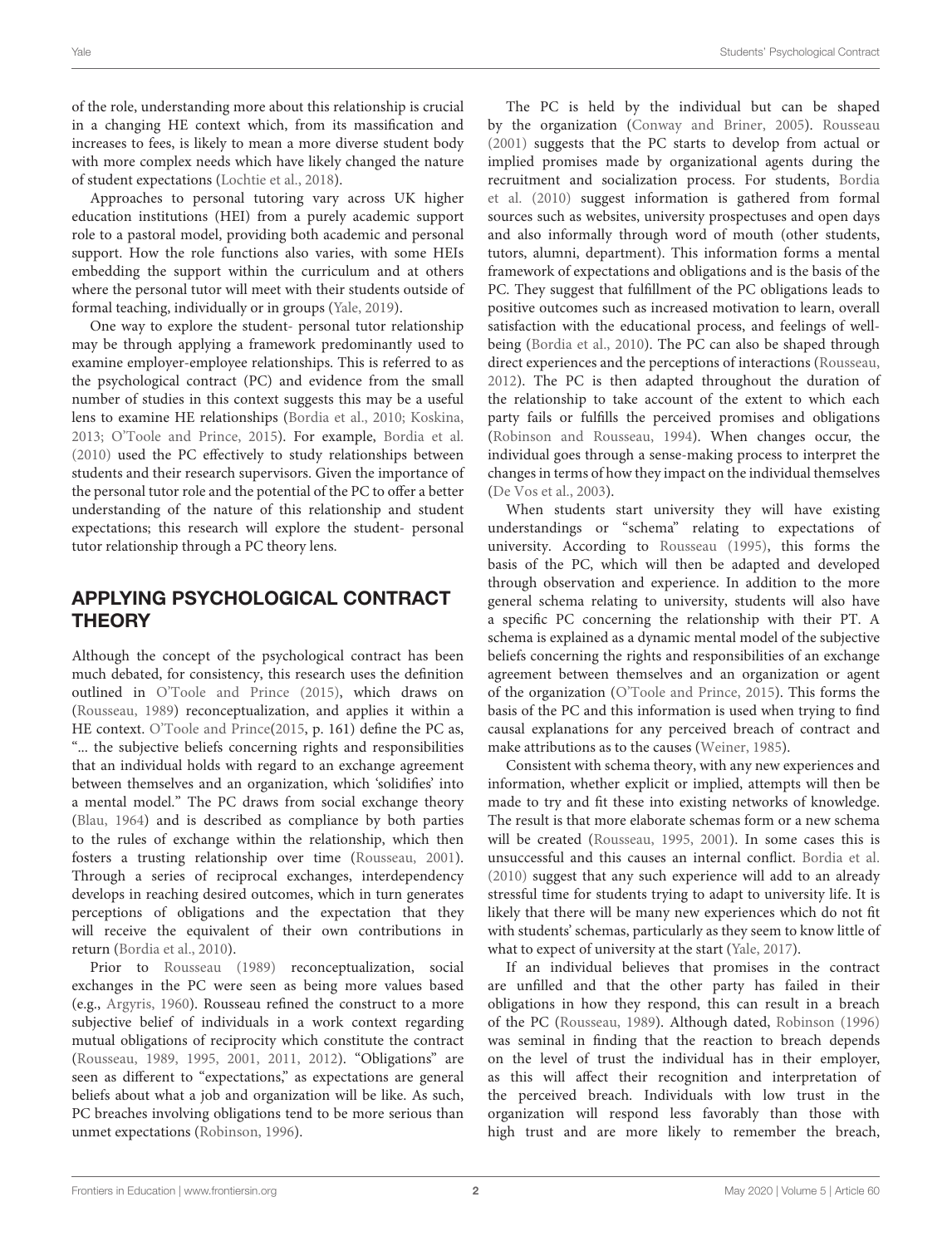whereas high trust individuals would be more likely to overlook the breach or give it less importance [\(Robinson,](#page-10-10) [1996\)](#page-10-10).

Emotional responses to a perceived breach can be strong and range from anger, betrayal, disappointment, psychological distress, frustration, to moral outrage. Individuals may also change their behavior toward the organization by reducing their performance, acting out in less honorable ways, or may even consider leaving [\(Robinson and Rousseau, 1994\)](#page-10-11). These responses serve to re-balance the PC and reduce internal conflict [\(De Vos et al., 2003\)](#page-9-6).

[Cassar and Briner \(2011\)](#page-9-7) outline the five characteristics or components of breach: delay, magnitude, type-form, inequity, and reciprocal imbalance. For example, breach can occur when there is a delay in the provision of perceived obligations (delay) or what is received is less than expected (magnitude) or it differs from what is expected (type-form). Inequity breach is experienced when the provision seems unfair compared to others and reciprocal imbalance when the individual perceives their contribution is greater than the other party. [Cassar et al. \(2013\)](#page-9-8) believe that responses to breach will be influenced by these characteristics, and in trying to make sense of the behavior of others, causal attributions will be made, which may or may not be reliable [\(Rousseau and Tijoriwala, 1998\)](#page-10-13).

Attribution theory posits the drive for individuals to try and understand and explain the behavior of others in order to provide a sense of security and predictability [\(Weiner, 1972\)](#page-10-14). Explanations for the breach behavior are given either an internal or external cause and have been labeled as reneging, disruption, and incongruence [\(Rousseau, 1995;](#page-10-7) [Morrison and Robinson,](#page-10-15) [1997\)](#page-10-15). Reneging is an external attribution that attributes the blame to the organization and the breach is seen as intentional. Disruption is also an external attribution, but in this case the breach is viewed as beyond the organization's control. The experience of incongruence occurs when the breach is given an internal cause. In this case, divergence of beliefs around promises and obligations in the contract of both parties is identified and the other party is blamed. Behavioral responses will depend on the causal attributions made for the breach (e.g., [Cassar et al., 2013\)](#page-9-8) and the extent to which the breach is experienced is dependent on whether or not the organization is held responsible (Anderson and Schalk, [1998\)](#page-9-9).

[Rousseau \(1995\)](#page-10-7) identified and categorized the different responses to breach and these are referred to widely in the literature as: exit, voice, loyalty, and neglect. These behavioral responses vary from leaving the relationship (exit), to voicing concerns (aggressive or considerate voice), ignoring the breach (loyalty) or acting out negative behaviors (neglect). Irrespective of the cause of the breach, it appears that the recipient will feel less injustice if an explanation is provided [\(Rousseau and Anton,](#page-10-16) [1988\)](#page-10-16). [Turnley and Feldman \(1999\)](#page-10-17) examined the relationship between breach and response to breach and found that responses to breach were affected by situational factors and the availability of alternatives. For example, individuals may not have the option to leave the organization (exit) or there may not be anyone in the organization who would listen to the individual's concerns. In both cases, responses to breach may then become an aggressive voice response and/or acting out neglect behaviors.

# The Psychological Contract in a Higher Education Context

[Koskina \(2013\)](#page-9-2) suggests the psychological contract concept generalizes to a wide variety of exchange relationships between individuals, individuals and organizations, as well as between organizations. Using the PC in HE is an under-researched area in education studies and in the wider psychological contract literature. There are fewer studies still on the PC in a HE context from a student perspective [\(O'Toole and Prince, 2015\)](#page-10-4). [Bathmaker \(1999\)](#page-9-10) looked at the PC between the institution and academic staff, and [Wilson et al. \(2009\)](#page-10-18) examined the PC between students and teachers. [Bordia et al. \(2010\)](#page-9-1) explored the PC of students with their final research project supervisor and found that students felt that supervisors were obligated to provide both practical and emotional support. They highlighted that students are often not fully aware of supervisors' workloads and this can often lead to misunderstanding and breach through unrealistic expectations of availability. [Hornby-Atkinson et al. \(2008\)](#page-9-11) is the only study so far to have explored first-year students' ideas of the PC and compared these to their Lecturers'. Their findings indicated that students often have unrealistic expectations relating to availability, academic support and support for future careers, and are confused about expectations of independence at university. [Lochtie et al. \(2018\)](#page-10-0) suggest the centrality of understanding and managing student expectations to student success, particularly during the transition to HE and through certain challenges.

The traditional conceptualization of the PC as a framework for employee-employer relationships was extended by [Rousseau](#page-10-5) [\(1989\)](#page-10-5) to include agents of the organization as a third party in the relationship. [McCulloch \(2009\)](#page-10-19) identified the three key actors involved in relationships in HE; the student, academics, and administrators, and highlights potential issues relating to different agendas and different levels of power. [Koskina \(2013\)](#page-9-2) extended the PC in the HE context to include students' belief that the contract was between three parties, the institution, tutors, and themselves, and explored students' perceptions of the obligations and expectations of them. [Koskina \(2013\)](#page-9-2) proposed that universities are now sites of exchange in the minds of both students and the university. Students are under obligation to pay fees and carry out certain actions, e.g., attend lectures and submit assignments on time, and in return tutors provide lecture material and mark assignments. Whether explicit or implicit, these promises constitute the contents of the exchange relationship [\(Conway and Briner, 2005\)](#page-9-5). [Koskina \(2013\)](#page-9-2) also asserts that the real student PC is formed in the specific studenttutor relationship and that the quality of this provision is part of the exchange.

This research therefore focuses on the student PC in relation to one specific relationship, that which exists between first-year students and their personal tutors. Through semi-structured interviews it explores student perceptions of what is owed and what is given in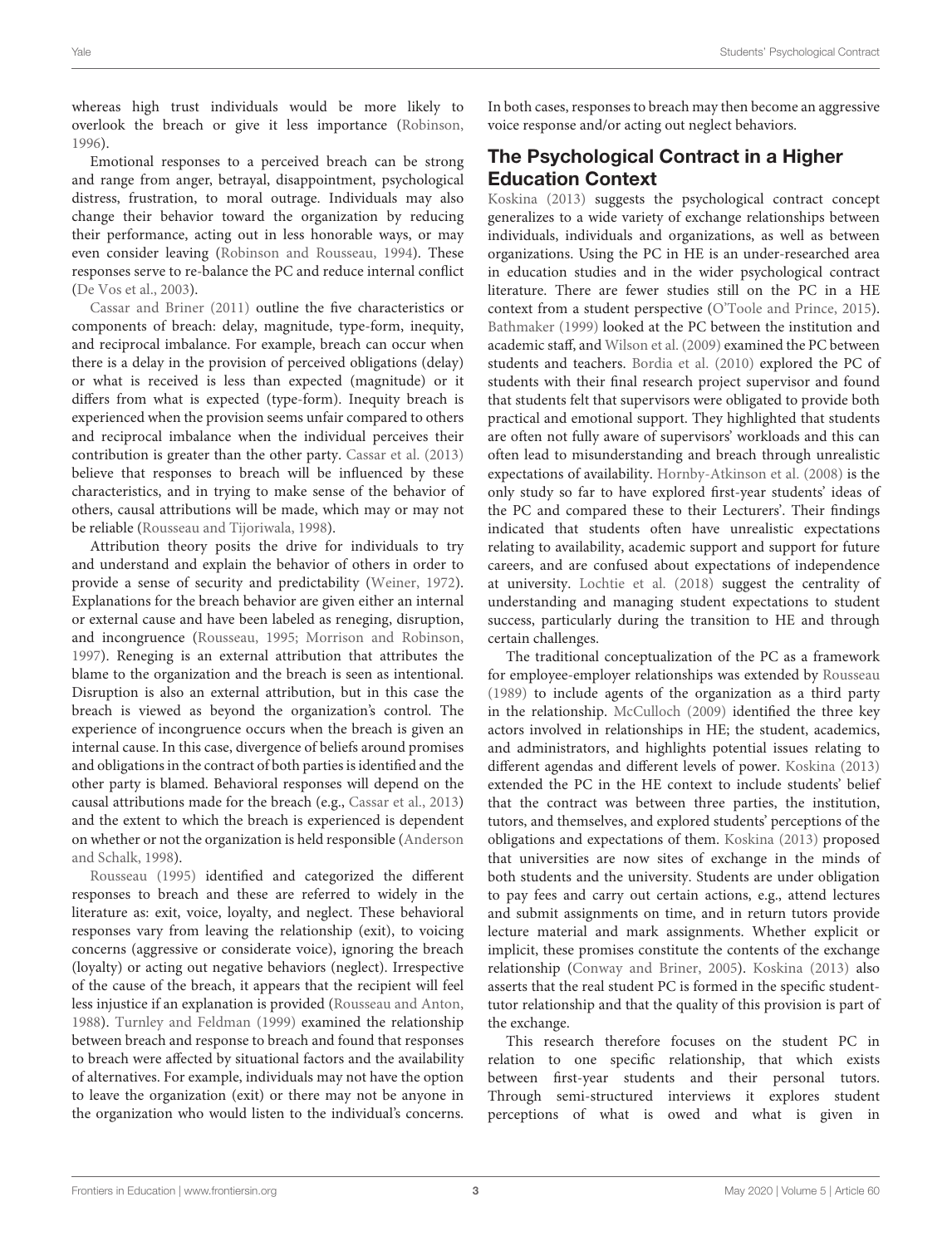return in this relationship and the consequences of a mismatch. The aim of this study therefore is to explore the usefulness of PC theory in a HE context to investigate expectations and experiences of the student-personal tutor relationship from the perspective of first-year undergraduate students.

# METHOD

A case study approach was adopted as it had the potential to provide an in-depth understanding of a specific phenomenon and can also be used to understand other similar cases, situations or phenomena [\(Robson, 2002\)](#page-10-20). Drawing on [Thomas' \(2011\)](#page-10-21) identification of types, this study is both intrinsic (undertaken in order to understand the case) and instrumental (examining a case in order to gain insight into an issue or a theory). [Silverman](#page-10-22) [\(2006\)](#page-10-22) suggested that a case study is an instance of a broader phenomenon and though generalisability was not important, the single case study design has enabled the development of naturalistic generalizations, especially in relation to the meaning that participants attached to the PC. This approach therefore offered a more holistic understanding of subjective experiences and provided in-depth, multi-faceted detail into the phenomenon of the experience of personal tutoring. Whilst single case studies are often considered as a poor representation of a population, they are preferred when there is an attempt to modify existing theoretical notions [\(Stake, 2003\)](#page-10-23). As such, this was the preferred method as the current study attempted to add to existing theoretical understandings of the PC of students in a HE context.

A purposive sample of six self-selected first-year undergraduate students came from the Psychology Department at a post-92 university in the North West of England. The case study university typically has over 70% of the student population coming from at least one underrepresented group and of specific relevance to this study, has 50% mature students. Support for the focus on psychology students comes from [Yale \(2017\)](#page-10-2) who emphasizes the wide range of career outcomes for these students so they have the potential to offer insights into a diverse range of students. The research university operates a pastoral model of personal tutoring and students are offered both academic and pastoral support through one-to-one meetings. The personal tutor policy stipulates a minimum of four meetings in the first year of university and a further two meetings in years 2 and 3. A review of other similar post-92 universities in the North West suggests this minimum stipulation is fairly typical in those using a pastoral model of personal tutoring.

With permission of the institutional ethics committee and then the Head of Department, students were approached as a group ( $n = 145$  students) at the end of a lecture by the researcher to ask for volunteers to participate in interviews. No incentives were offered. This resulted in eight interested students emailing the researcher for more information and after receiving this, two participants decided not to participate; six female participants then went on to be interviewed. The participants had some homogeneity in terms of their degree programme allowing for a more detailed examination of the psychological variability in the sample, as this fits with the individualized nature of the PC. Three of the participants were mature students (ages ranged from 38 to 49) who had come to university via the same access course at the case study university. All three mature students had children and two were single mothers. Revealed through the interviews, these participants were known to each other from the access course and after one had initially volunteered for this study, it had snowballed during their prior discussions, to the other two volunteering. The remaining three participants came directly to university from further education (ages ranged from 18 to 19). Two of these came from A-Level study and one from completing a BTEC at college. The rationale for the focus on students at the end of their first year was that the personal tutor is likely to play a greater role in their degree experience and they were also more likely to remember their first encounters with their personal tutor.

Semi-structured interviews were used with an open framework of questions regarding expectations and experiences of the personal tutor [\(Kvale, 2009\)](#page-9-12). For example, What kind of support should a personal tutor give? and How do your experiences compare? (see **[Appendix](#page-11-0)** for the full Interview Schedule). This framework was helpful in allowing students to identify particular interactions and events which were of importance to them and allows flexibility in following new lines of enquiry. In terms of the PC, [Rousseau \(1995\)](#page-10-7) also suggests that interviews with individuals are important to capture the subjective nature of the contract and also the dynamic nature of contractual thinking. A limitation of this study is that it only looked at one side of the relationship but given that the construct is highly individualized this seemed a good place to start.

The interview data, once transcribed, was analyzed in two stages, firstly using Interpretative Phenomenological Analysis (IPA). The findings from this were then subjected to the second stage analysis, using PC theory. The use of PC theory was exploratory in nature as only a few studies have used aspects of PC theory in HE and none so far exploring the student-personal tutor relationship. The aim therefore was to assess its usefulness in this context and to ascertain the relevance of using PC theory as a framework for understanding the students' PC with their personal tutor, leading to suggestions on how the PC can be used in a HE context.

In stage one, the initial IPA explored what the participants' experiences meant to them and how they understood their experiences through exploring their perceptions, beliefs, remembered events, feelings, judgements, evaluations, and behaviors [\(Larkin et al., 2006\)](#page-9-13). By taking this inductive approach, IPA explored participants' perceptions of their own lived experience to provide a rich, holistic perspective and deep and meaningful insights, which can be drawn on in practice to inform thinking. The process involved exploring, describing, interpreting, and situating the means by which participants make sense of their experiences [\(Smith et al., 2009\)](#page-10-24). The analysis started with a detailed examination of each case before moving on to more general claims. Following initial case familiarization, emergent themes were identified for each case which were then clustered across all cases on the basis of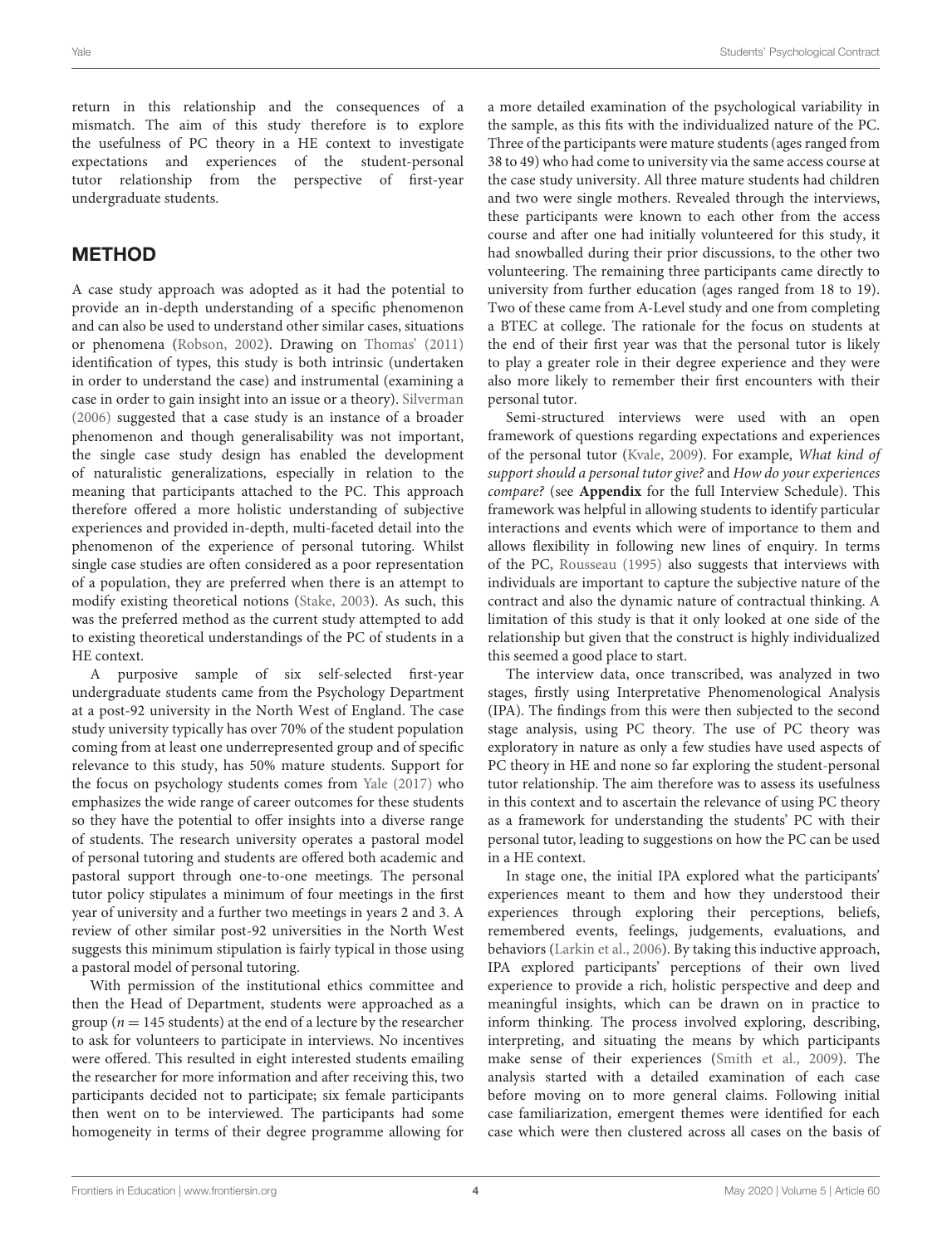similarity. Any differences and unique cases were also captured, in keeping with IPA's idiographic focus. The cluster themes were then interrogated against all data to identify and resolve non-confirmatory cases and finally super-ordinate themes were identified as overall representative themes of the data.

Stage two began by identifying potential frameworks through a literature review of the PC and identified two main research areas: contents of the PC and breach of the PC (Conway and Briner, [2005\)](#page-9-5). The findings from the IPA were then interrogated by a systematic exploration and attempted application of each of the PC theories identified. Through this process, PC theory was used as a lens through which to explore their relationship with their personal tutor and to understand students' sensemaking and responses to their experiences of their personal tutor. [Conway and Briner \(2005\)](#page-9-5) highlight that PC theory is essentially about making sense of a phenomenon and suggest that forms of analysis which allow for subjective interpretations (such as IPA) are thus a good fit.

# FINDINGS

The main focus of this section will be the findings from the second stage analysis of the interview data, which used a PC theory lens but will start with a brief overview of the IPA findings to contextualize the latter. A more detailed analysis of the IPA findings has been published elsewhere [\(Yale, 2019\)](#page-10-3).

The IPA identified super-ordinate themes which related to different phases in the development of the relationship between students and personal tutor; Antecedents and Decision to meet, Developing the Relationship, and Consequences of Interactions. These were identified on the basis of either being representative of the sample or to highlight a uniqueness. How the relationship developed was dependent on the nature and consequences of interactions and these were impacted by a number of factors including, conflict around notions of student independence and personal tutor availability, and the perceived power and authority of the personal tutor. It revealed new insights into the relationship between student and personal tutor and identified areas of confusion and conflict around the nature of the relationship. Students talked in terms of reciprocity and exchange, which was more complex than the initial focus on expectations, suggesting PC theory might prove useful for further analysis, to elicit a greater understanding of the dynamics of the relationship.

In the second stage analysis the findings from the IPA were then scrutinized through a PC theory less to assess whether it had anything to offer in terms of exploring and understanding these new insights and complexities. The findings revealed two main themes of attributions and consequences of interactions. Sub themes within attributions also included; notions of independence, availability and power. The subthemes within consequences of interaction included social comparison and individual differences. Participant quotes have been chosen for inclusion in this section on the basis that they are either representative of the group and/or that they capture the essence of the phenomenon being explored [\(Biggerstaff and Thompson,](#page-9-14) [2008\)](#page-9-14). A "p" followed by a number denotes the individual participant (e.g., p1 is participant number 1).

## **Attributions**

There are many examples throughout the interviews where students experienced conflict in trying to make sense of their experiences of their personal tutor and attempt to rebalance their PC and resolve any conflicts and discrepancies through different attributions [\(Bordia et al., 2010\)](#page-9-1). These are given either an external attribution or an internal attribution [\(Weiner, 1985\)](#page-10-12). This sense making process was found to be influenced in favor of the personal tutor by feelings of trust in their personal tutor [\(Robinson, 1996\)](#page-10-10). For others, this attribution process resulted in a perceived breach of contract by their personal tutor which had consequences for the ongoing relationship and beyond. The main sources of conflict for students included notions of independence, with confusion around the nature of personal tutor support and availability, which were complicated with perceptions of the personal tutor power and authority. These experiences will be explored through the application of PC theory.

#### Notions of Independence

All students had implicit notions of independence and this seems to have originated from previous educational experiences and rhetoric around university. How this translated to university life was a source of conflict for all students. Most felt that they were expected to be completely independent from the start. When the reality differed due to unfamiliar HE practices (such as academic referencing expectations) and help was needed to negotiate these new demands, students experienced uncertainty and strong negative emotions. According to [Conway and Briner](#page-9-5) [\(2005\)](#page-9-5) this discrepancy can be categorized as a breach in the type/form of support provided and also differed in terms of the magnitude of support, so that less support was given than the students expected. For students finding themselves in a position of having to ask for help, this has a number of consequences depending on the causal attribution made. For some this is attributed at the organizational level, referred to as reneging [\(Cassar et al., 2013\)](#page-9-8) and is seen as an intentional failure to provide the appropriate level of teaching and learning experiences,

"...we were kind of covering things that didn't really make any sense and didn't give any real reason as to why we would do it, it just seemed madness." (p6)

Three of the students made an internal attribution, blaming the personal tutor for intentionally withholding the means to become independent (referred to as incongruence by [Cassar et al., 2013\)](#page-9-8). For example,

"...a little bit a bone of contention this really cos we did have stuff to do, and then a couple of weeks later we were told how to do it...which seemed a little bit of a mickey take really, it was as if you were kind of being... I think the impression of a lot of people was that you were kind of being set up to fail." (p6)

This offers supports for [Robinson's \(1996\)](#page-10-10) assertion that the positioning of blame to internal causes is more likely when there is a lack of trust, as none of these three students had developed a positive relationship with their personal tutors.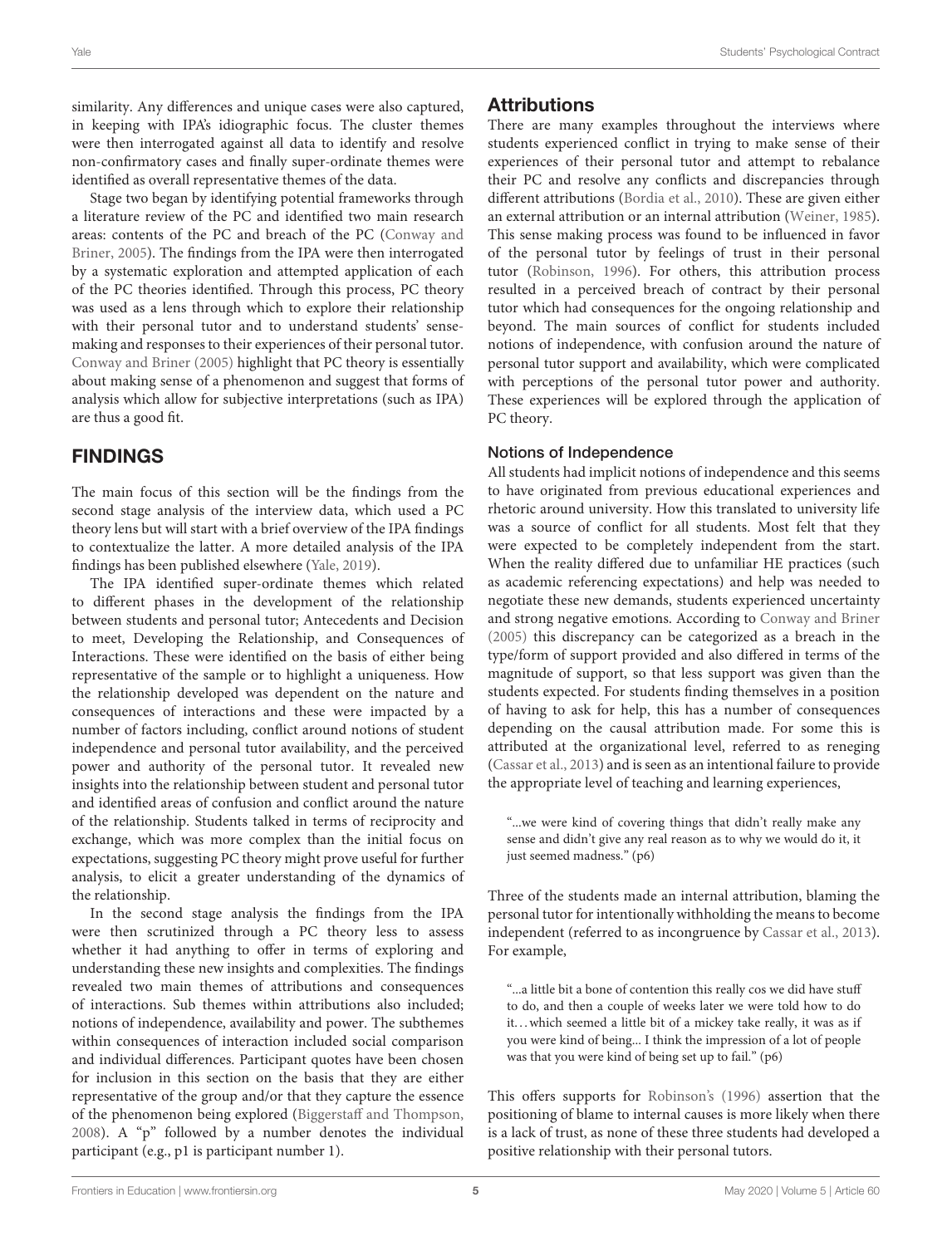#### Availability

Adding to the conflict around independence is confusion around the availability of the personal tutor which further complicates students negotiating support. The lack of availability of a personal tutor is interpreted in different ways and given negative or positive attributions, and students either internalized or externalized the reason [\(Rousseau, 1995;](#page-10-7) Morrison and Robinson, [1997\)](#page-10-15). The source of the attributions made when trying to resolve the conflict differs depending on individual student differences and whether they feel they have developed a relationship with their personal tutor. Where trust existed in the relationship, a lack of availability, similar to the independence theme, is seen as reneging and externalized to blame the institution. This is also similar to [Robinson \(1996\)](#page-10-10) in that responses to breach are influenced by the presence of trust in a relationship. Using [\(Rousseau, 1995\)](#page-10-7) categorization of breach responses, this can be described as a considerate voice response, where the behavior is explained favorably. It could also fit with a loyalty response where no further action is taken and the student remains loyal, thereby restoring and maintaining the relationship. Any lack of availability was attributed to the personal tutor being too busy with research and other students. This was either viewed positively as the personal tutor being wellrounded, caring and knowledgeable, or negatively, as a personal tutor who does not care and prioritizes their own research over students. Students also blamed the institution directly for this lack of availability, as they felt that insufficient time was given for the personal tutor role. This lack of resourcing was further interpreted as the institution not valuing student support (and therefore students).

"It's almost better if they're conducting research cause it makes them, I think it makes them a better tutor or... but then maybe I guess they'd be more available if they didn't have research or anything to conduct."(p1)

This quote demonstrates P1's efforts to make sense of her personal tutor's lack of availability, and the tension and conflict between the desire not to blame her personal tutor as they have a good relationship, and wanting her personal tutor to be more available.

The lack of personal tutor availability may also be perceived as an individual lack of interest and unwillingness by the personal tutor to help. This is explained as either a failing in the personal tutor or in the student themselves. When students perceived it as the personal tutor's fault, they adopted an exit response [\(Rousseau, 1995\)](#page-10-7). Rather than leave the organization, as a disgruntled employee might, they exited the relationship and looked elsewhere for support, deciding not to engage further in the relationship with the personal tutor. This is consistent with [\(Turnley and Feldman, 1999\)](#page-10-17) assertion that response to breach depends on situational factors and whether an alternative is available. For students who exit the relationship they had already identified other sources of potential support, such as another tutor. This is similar to [Bordia et al. \(2010\)](#page-9-1) who suggest that not understanding a tutor's workload or the specific role expectations can often lead to an unrealistic PC so that breach becomes likely.

The following quote shows P5's struggle to try and resolve the conflict she feels around her personal tutor's lack of availability,

"... they could be teaching, or like, you know doing research or something. I wouldn't expect to just knock on, I mean I know lunch breaks and everything, but they have to have their own space, like I know they are a personal tutor but I respect that they have their own things to teach, they've got their own research to do...but it's just difficult when you need something to know what to do." (p5)

This suggests a lack of clarity of expectations around her personal tutor's availability when needed, is a source of confusion. P5 tries to make sense of this with positive attributions in an attempt to maintain the relationship's equilibrium and avoid a breach of contract.

#### Power

An unseen yet strong influence on the attributions students make comes from the perception of power. There is an assumption and an acceptance from all students that personal tutors are in a position of authority and should be respected. This creates an imbalance and an inequity in the relationship where the personal tutor holds all of the power. There is a pronounced difference here between mature students and younger students in how they resolve this. Mature students seem aware of the power imbalance but are less affected, as age and experience seem to equalize it somewhat. Two of the three younger students adopted a teacherpupil discourse, which served to reinforce the inequality and position themselves as the child with the tutor in a position of authority over them. When there is a perceived injustice in the relationship, they act out in child-like ways and talk of being "allowed" to ask questions,

"...nobody's ever complained about, well that sounds rude saying complained, but nobody's ever said anything... and I think someone said that they are allowed to go through your like essay plans with you." (p1)

In trying to resolve this conflict and make sense of this inequity, students wanted explicit evidence of equity in the form of personal tutors being available every week for them in the form of office hours, whether they are needed or not. Another form of acting out behavior came from subverting the personal tutor process. Students still attended the meetings if they felt they had to but chose not to engage or share any problems (exit/neglect response) [\(Rousseau, 1995\)](#page-10-7) and instead sought support from another tutor.

"I only see her for essential stuff, I don't have the relationship with her, I'd rather go to ....as I feel a lot more comfortable with them, so I'd go to them."(p2)

This supports [\(Bordia et al., 2010\)](#page-9-1) assertion that experiencing a breach can lead to a reduction in motivation and effort. They will also go to other tutors for support in a form of protest or to avoid future interactions with the personal tutor. Differences in social backgrounds may also contribute to the perceived inequity due to the absence of common frames of reference [\(Rousseau,](#page-10-6)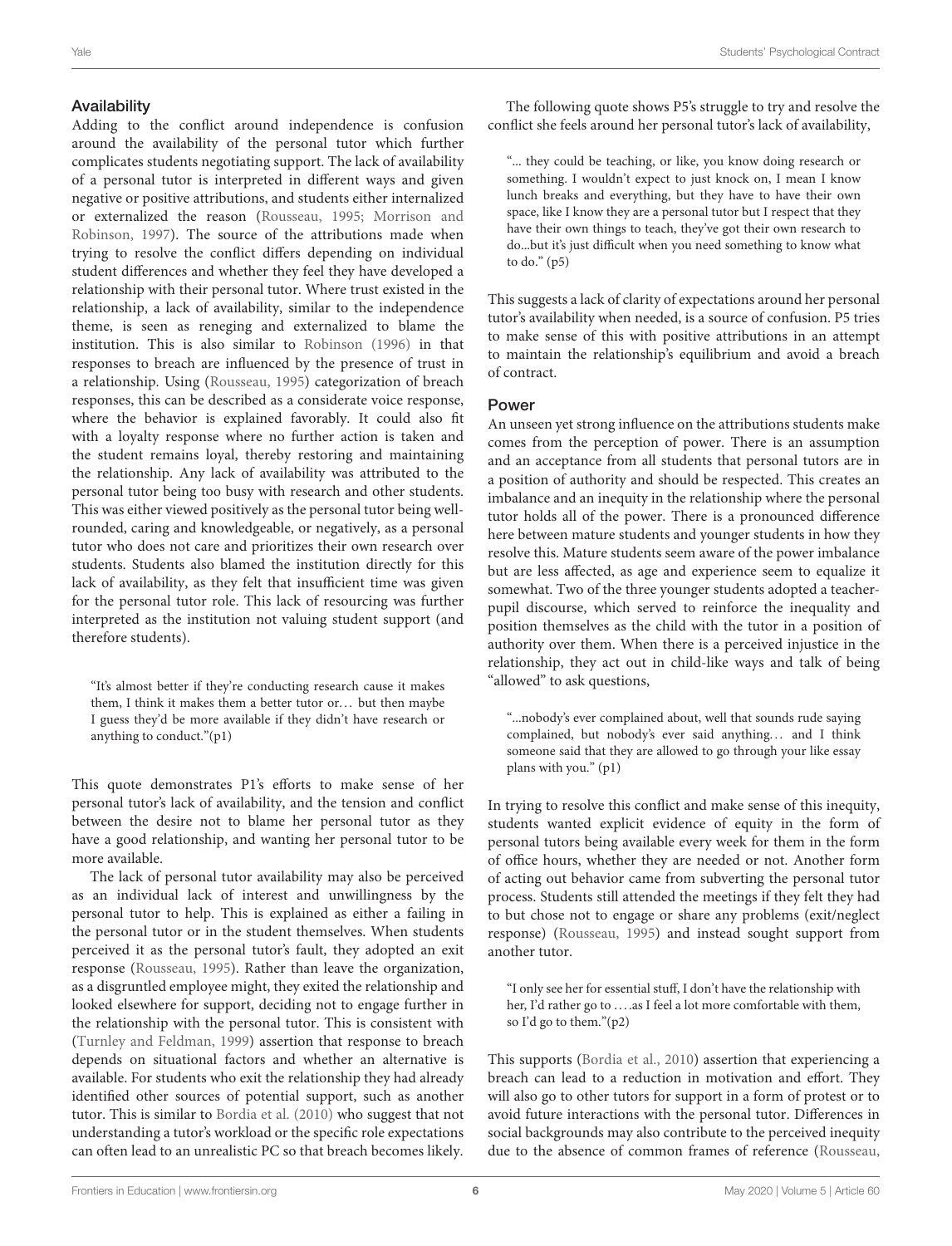[2001\)](#page-10-6). Moreover, power differences affect willingness to share information regarding personal preferences which may act as a barrier to the relationship developing [\(Rousseau, 2003\)](#page-10-25).

# Responses and Consequences of Interactions

Responses, consequences of experiences and perceptions of breach are influenced by social comparisons students make with other students, and individual differences between students (i.e., age, locus of control) and these will form subheadings in this section.

The range of emotions experienced by students in response to perceived breach varied in intensity. Impact ranged from feeling rejected and not feeling cared for, to resentment at having to ask for help; frustration at not knowing whether to ask for help, to anger and feeling of injustice when not getting the help when it was needed. These emotions serve to rebalance the contract (De Vos et al., [2003\)](#page-9-6). What seems to be the case is that the stronger the negative emotion, the more likely a negative behavioral response (exit, aggressive voice, neglect), which is consistent with Cassar et al. [\(2013\)](#page-9-8).

"I ended up asking <sup>∗</sup> and <sup>∗</sup> ended up helping me with it but first off, erm I ask (personal tutor) she was no help what so ever, she er emailed me back... she was like, 'I just don't have time to help you, I just don't have time', oh 'I'm not meeting up with people anymore', when I knew she was helping my friends!"(p3)

Responses to breach are also stronger when given an internal attribution and are viewed as the personal tutor's fault (as per the quote above), categorized as incongruence (Robinson and Morrison, [2000\)](#page-10-26). One student (p5) seemed to experience a sense of moral outrage at the lack of apparent care through a lack of support and availability. This led her to question whether the degree was worth it and consider withdrawing. This is consistent with [Koskina \(2013\)](#page-9-2) who found an interdependency between the three parties in the relationship, the student, personal tutor and the institution. Only when there is a breach of contract with the personal tutor is the PC with the institution called to mind and questioned.

#### Social Comparison

Responses to breach are influenced by social comparisons and students' individual differences. A strong source of information which students use to interpret their own personal tutor experiences is other students' experiences and comparing these to their own. This process of social comparison can result in either dissatisfaction and feelings of injustice at the inequity of support, or a strengthening of the relationship with their personal tutor and feelings of satisfaction. The following quote from P3 exemplifies this process of social comparison, which in this case, results in her feeling more satisfied with her personal tutor and a strengthening of the relationship bond.

"Erm, I know some of my friends have come out of their initial tutor meeting and the (personal tutor) has basically said, if you've got a problem, go to counseling if you've got an academic problem, go to the person that is leading the module, any other reason, don't come to me. Haha, like you know...So in comparison, I've had quite a receptive person." (p3)

The contents of the PC are the promises made by the organization [\(Rousseau, 1995\)](#page-10-7) and these need to be fair and fulfilled in an ongoing way for both parties to feel satisfied with the relationship. Comparing experiences with others is one way for students to ascertain whether their deal is fair.

"I thought personal tutor meetings would be five ten minutes but each time for me it's been a good half hour proper half an hour.  $"({p4})$ 

"I know some people I've spoken to and they seem to, have quite long conv- and you know they're with their tutor for a while and I'm like five, ten minutes at most." (p1)

These quotes suggest that through social comparison of experiences of their personal tutor with other students, P4 is likely to feel more satisfied with her personal tutor, and P1 to be left with feelings of dissatisfaction with hers. P1, however, is also likely to feel a sense of injustice which could serve to undermine her relationship with her personal tutor and together with feelings of dissatisfaction, may result in a tendency to make more negative attributions of her personal tutor in the future.

#### Individual Differences

Age was also a factor which affected interpretations and response to breach and tends to moderate emotional responses in older students [\(Ng and Feldman, 2009\)](#page-10-27). This is explained by [Löckenhoff and Carstensen \(2004\)](#page-10-28) that older people are able to regulate their emotions better than younger people. Mature students seemed more at ease with asking for help as they did not see this as a lack of independence. In the following quote P6 describes feeling on the same level as tutors due to her age, which may indicate a weaker effect in terms of the power differential.

"I don't know whether it's cos I'm older, I don't see you all as teachers kind of thing, and I respect you all I do, but I kind of feel like I'm on the same level in the sense that I can speak." (p6)

There are exceptions to this, however; when a mature student in the current study demonstrated an internal locus of control [Rotter, 1966\)](#page-10-29) and low self-confidence, she internalized the need for help as a weakness in her,

"I don't like to bother people, unless I really, really need to, erm. And I have a fear that they will think I'm stupid."(p5)

It is likely, therefore, that for this student the effect will be somewhat reduced as she is less likely to see the organization as failing and is therefore less likely to perceive a breach. This is an example of the complex and confounding factors at play in determining an individual response to a breach event, e.g., implicit and explicit notions of independence and age, confounded by individual differences, such as the student's locus of control. As highlighted, earlier research supports that with age individuals have more tolerance for minor breaches due to a more flexible PC and are less likely to display exit or neglect behaviors [\(Ng and Feldman, 2009\)](#page-10-27).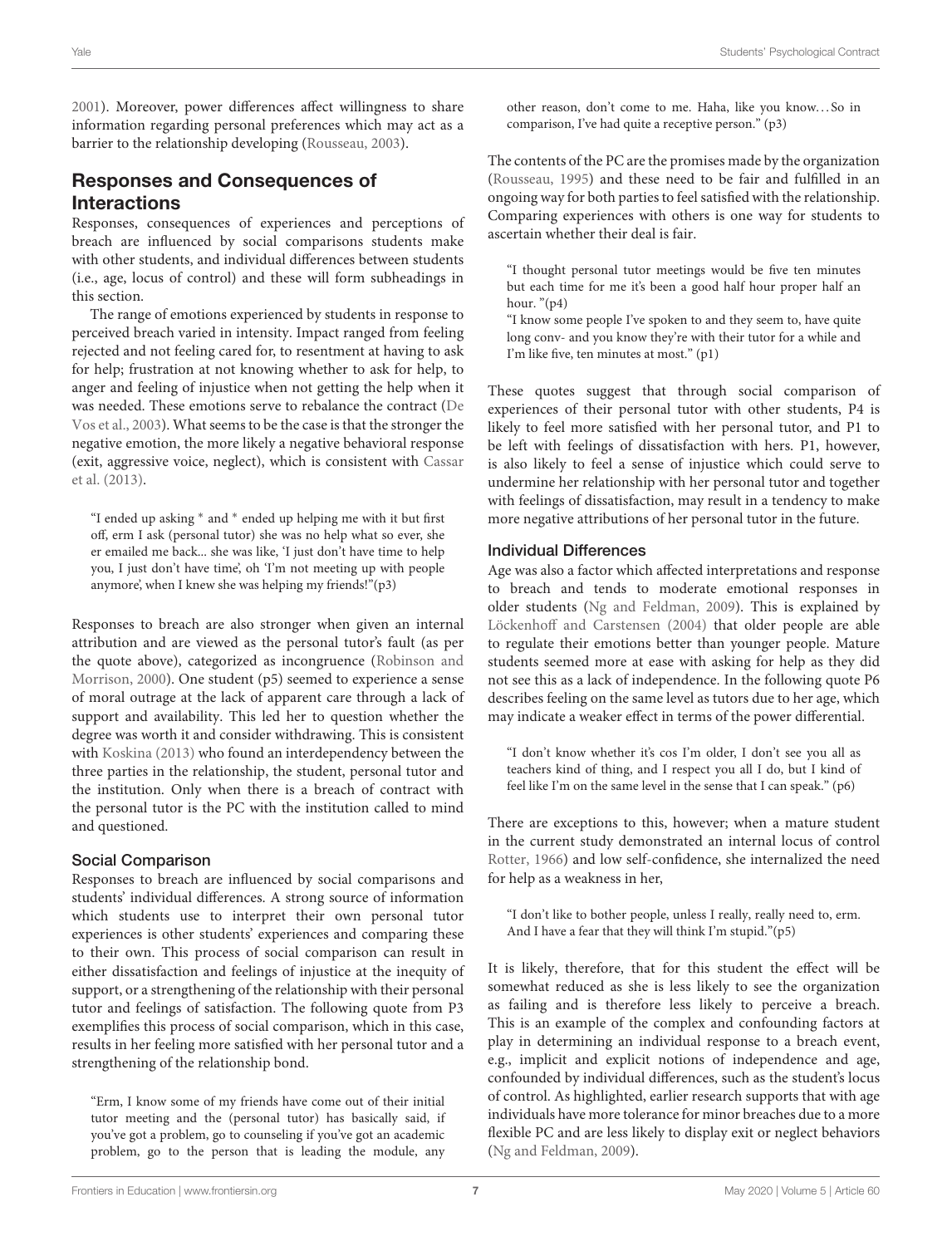# **DISCUSSION**

## Key Findings

The present study aimed to understand the student-personal tutor relationship through a PC theory lens. The use of PC theory was exploratory in nature as only a few studies have used aspects of PC theory in HE and is novel in its application of PC theory to the student-personal tutor relationship. The aim therefore was to assess its usefulness in this context and to this specific relationship. The findings from this study provide strong support for the utility of the PC in a HE context; it also has much to offer in terms of understanding students' attitudes and behaviors. Specifically, this study offers insights into perceptions of the student PC and was able to uncover some of the more implicit aspects of the contract. It also illuminated some of the complexities of the attribution process and the ways in which students reason and attribute blame. Areas of potential conflict and breach were around notions of independence, personal tutor availability, with attributions influenced by perceptions of personal tutor power and social comparisons made with other students' experiences. Student interactions with their personal tutors were found to influence (both negatively and positively) shape, maintain and negotiate their relationships with both their personal tutor and the institution. The age and locus of control of the students was found to strongly influence the attribution process with older students being more resistant to the effects of breach.

An unexpected finding of this study is that all of the students have experienced breaches in their PC with their personal tutor, whether an actual breach or a perceived incongruence. The consequences of either can result in a variety of negative emotions, which in turn influence perceptions of the overall experience and satisfaction with the relationship. In all cases, students found different ways to attempt to rebalance their PCs with their personal tutors with more success and satisfaction experienced by students whose personal tutor had clearly articulated the role expectations early in the relationship. This meant that students could draw on this and experience less stress and uncertainty around the reasons for the breach. Those students with a more balanced and congruent PC were more able to adjust to any discrepancies and less likely to experience strong negative emotions. This effect was also stronger for mature students. Most importantly, having a well-developed relationship with the personal tutor was found to moderate any effects of breach, whether this related to the personal tutor relationship or wider experiences of the degree.

In relation to mature students, the findings indicate they are more resistant to the effects of breach and have a more flexible PCs than younger students. This may be due to mature students having more to cope with in everyday life than younger students, such as child care and financial stressors, which results in more determination to succeed as learners [\(Busher and James, 2019\)](#page-9-15) and a stronger sense of resilience [\(Reay et al., 2009\)](#page-10-30). Mature students were also found to be more at ease with asking for help and seemed less affected by the power imbalance between themselves and their personal tutor than younger students. It may be that a confidence gained from more life experiences meant they did not see asking for help as a lack of independence or as reflective of any personal deficits, in the same way as younger students did [\(Rousseau, 2001\)](#page-10-6). The exception to this was the mature student with an internal locus of control who equated the need for help with her being "stupid." This highlights the necessity for individual differences to also be considered in models of support, thereby avoiding any assumptions of mature students. Certainly, the mature students in this study seemed to provide more complex reasoning in response to minor breaches compared to younger students, suggesting that the PCs of mature students should be handled differently.

The findings suggest that if the personal tutor role expectations were made explicit in the first meeting with the personal tutor, the student will persist with the relationship through evidence to the contrary and persevere through inconsistencies in support provision. When a personal tutor does not respond to requests to help within a given timescale, for example, the student will persist and attribute the lack of response was an error and as unintentional. In Situations where both parties have a shared understanding regarding their relational obligations, benefits accrue to both parties (Dabos and Rousseau, [2013\)](#page-9-16). Reactions to these breaches in contract are more extreme and more emotional than if the there was no relationship, leading some students to question the worth of the degree and consider leaving university. Having to deal with these negative emotions can diminish student well-being [\(Bordia et al., 2010\)](#page-9-1). This suggests therefore that such a PC breach incident requires intervention, as it is likely to influence other salient organizational outcomes such as the student experience and satisfaction (e.g., the National Student Satisfaction survey) [\(Cassar et al., 2013\)](#page-9-8).

The findings offer further support for [Bordia et al. \(2010\)](#page-9-1) who state the potential for a greater power imbalance in an educational context compared to a work environment, suggesting that students may be more vulnerable to negative consequences of breach because of this. One way to counter this effect is by a student developing a more relational PC with an agent of the organization, which can foster feelings of loyalty and security [\(Montes and Irving, 2008\)](#page-10-31). Relational aspects include the development of trust and respect between student and personal tutor. This would in turn contribute to a stronger commitment to the organization [\(Rousseau, 2011\)](#page-10-8) and greater well-being and satisfaction with the educational experience [\(Bordia et al.,](#page-9-1) [2010\)](#page-9-1) derived from a more fulfilling learning experience (Wade-Benzoni et al., [2006\)](#page-10-32).

The kind of relationship may also moderate the relationship between breach (and component forms of breach) and attributions which may in turn influence the kind of elicited behavioral reactions. The distinction of stages in the PC development made by [Herriot and Pemberton \(1997\)](#page-9-17) might provide a useful framework for approaching the personal tutor relationship through the mechanism of one-to-one meetings. First comes the informing stage where each party states their needs and what they offer in return, followed by negotiation and agreement of these, and then monitoring to check if each are happy with the other's contribution and then renegotiation of the contract to ensure both are satisfied on an ongoing basis. It is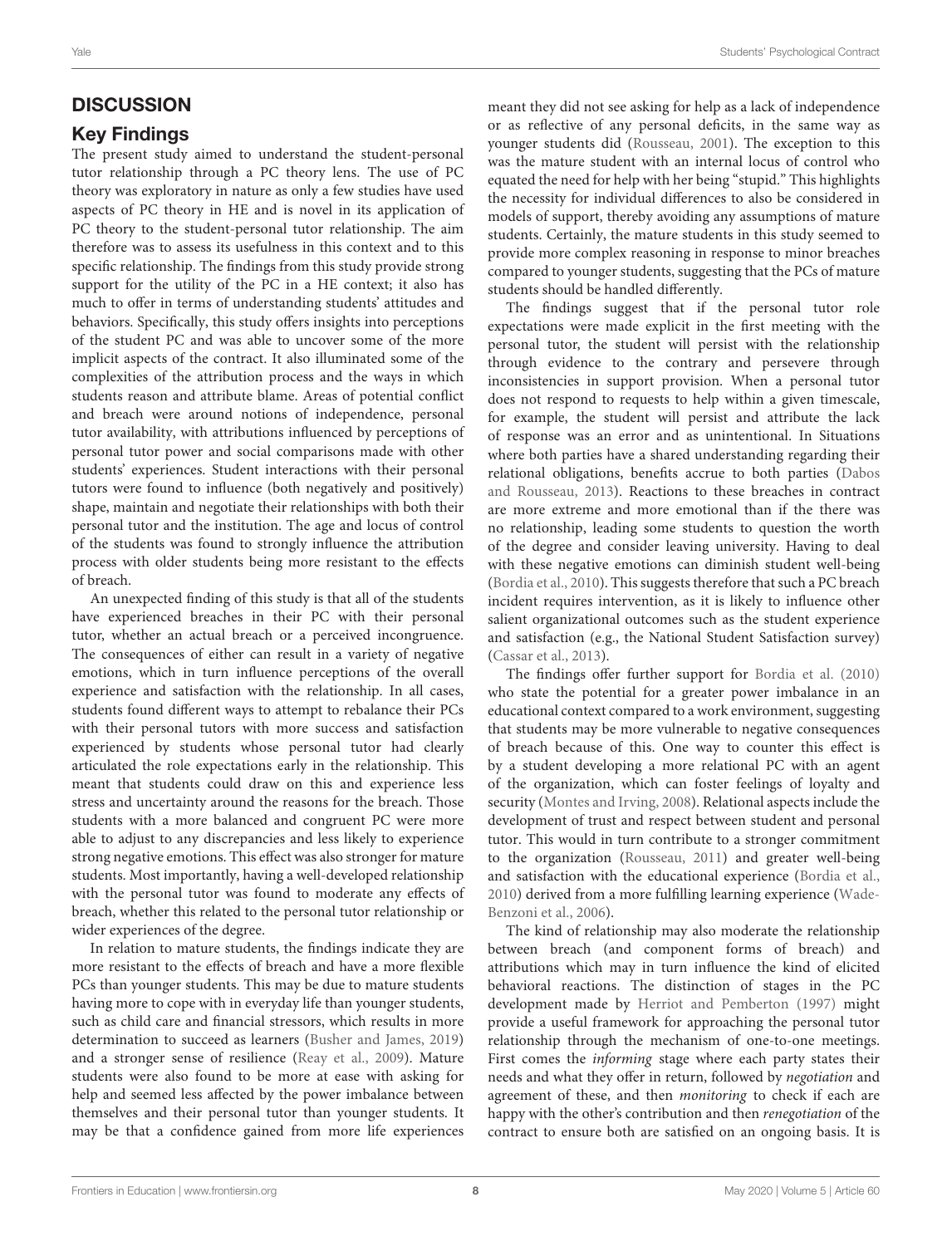likely that this would lead to more a more explicit contract with a closer match in expectations. As Herriot and Pemberton argue, this is also likely to lead to a more trusting relationship and the avoidance of breach. They refer to these stages as "psychological contracting" which infers more of a process and seems to provide a better fit and more flexibility with students' changing and ongoing needs. This is an area for future research to consider using methods capable of capturing the ongoing and dynamic nature of the contract, such as a daily diary [\(Conway and Briner,](#page-9-5) [2005\)](#page-9-5).

This study found many instances where the PC framework was useful for exploring and explaining students' expectations and experiences of personal tutoring and provided some interesting insights into the relationship from the student perspective. As with previous studies which have identified that agents of the organization play a key role in the PC (e.g., [Guest and Conway, 2002\)](#page-9-18), this study found that the personal tutor plays a vital role in the making and shaping of the PC through communication of what is expected and negotiating terms of the agreement between the personal tutor and student. Importantly, there is scope for HEIs to utilize PC theory more broadly in exploring the student PC with the institution in terms of understanding student expectations but also in the prevention of breach occurrences.

# Limitations and Suggestions for Future Research

This research has focused on student perceptions of the PC to provide insights into the student body. A key limitation of this is that it has only considered one side of the exchange relationship, however. The researcher acknowledges that the PC of the student with their personal tutor cannot be fully understood without considering the other party in the relationship, the personal tutor. Future studies should therefore aim to capture the personal tutor side of the contract to identify discrepancies with what students perceive to be the "deal" and to explore how the contract develops through reciprocal exchanges. In relation to the sample, half of the participants were mature students and whilst this is broadly representative of the case study university, it may not be representative of other HEIs. Therefore, any interpretation or application of these findings should be mindful of this. As a small sample was used for this study and given that the PC construct is highly individualized, a wider sample of interviews may identify some consistent features of the contract which could be used by personal tutors to enhance their practice and build positive relationships with students. As the interview questions were originally designed for the IPA in a previous study [\(Yale,](#page-10-3) [2019\)](#page-10-3) and the introduction of the PC only came afterwards, post-hoc rationalization was undertaken to assess the relevance of the PC. Future studies should therefore include questions which build on the findings of this study (e.g., the theme of independence) to find out more about specific aspects of the PC construct (e.g., breach) in the student-personal tutor relationship. As this research relied on students' retrospective recall of their experiences, future research might consider using diary methods to capture the dynamic nature of contractual thinking. The findings are useful for those working within the UK but offer insights that could be transferred to other international contexts in terms of understanding the psychological contracts of their students with the personal tutor and the institution.

Given the potential for personal tutors to influence the PC the student holds with the institution, future research should focus on how the developing relationship contributes to shaping the PC. It would be interesting to further explore the salient events and the attributional mechanisms which underlie and lead to breach and the different factors which can influence responses to breach in students' PCs. As the current study also highlights the impact of subjective perceptions and individual differences impacting on interpretations of events, future studies could therefore consider the use of qualitative measures to assess the role and relevance of individual factors (e.g., locus of control and personality). It is also be important to study the quality of the relationship further as [Luchak \(2003\)](#page-10-33) suggests that reactions to perceived breaches are a function of the relationship.

# Recommendations for Institutions

The findings support recommendations for an extended transition phase and structured curriculum contact with the personal tutor. The expectations of the personal tutor and of the degree could thus stand as a firm foundation for the relationship and the student experience. From this, further opportunities for discussion and negotiation of the PC and any perceived breaches should also be provided so that the relationship can be built on and the consequences of breach avoided. This would also help students through the uncertainties of the transition to university and go some way toward guiding expectations of independence. The importance and value of the personal tutor relationship could also be clearly highlighted during this time so that the role would be seen as meaningful to them and given value. Changing the discourse around student support to one of collaboration, actioned through a clear and consistent framework, would reduce the negative emotions associated with uncertainties around specific areas such as those identified in this study of independence, availability, power imbalance, and the need for student support.

As [Rousseau \(1995\)](#page-10-7) acknowledges, the ability to compete effectively may depend on contracts consistent with the expectations of customers and the flexibility demanded by both the technological change and the marketplace (i.e., the out-ofdate literature does not reflect the context). Having a relationship in which obligations are mutually understood and fulfilled means students are more likely to experience overall satisfaction with the learning experience and a balanced PC. This has never been more important than in the current HE context where competition between universities is high. It is important to build on these findings to better reflect the current UK HE context and elicit more insights into the current student body. It is not simply the case that institutions should always meet and satisfy student expectations, as this study highlights that often these are idiosyncratic and unrealistic. It is not the case that one simple unilateral view of students will suffice due to multiple subjective realities and interpretations. Identifying and negotiating the PCs of individuals becomes a fundamental part of a productive relationship. Understanding the sense-making process around PC breach will help to inform understanding of future events, prevention and responses to breach [\(Conway and Briner, 2005\)](#page-9-5).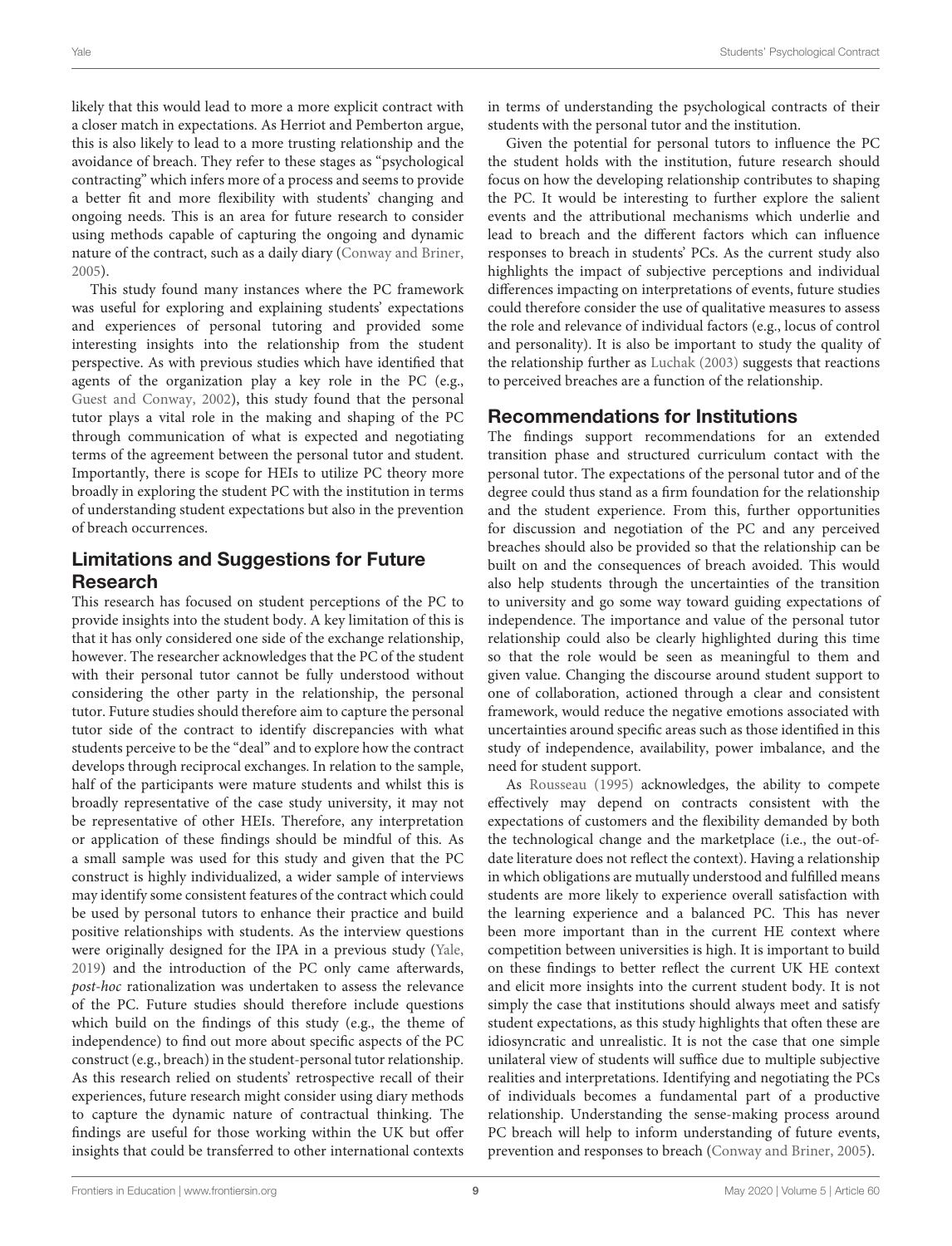## **CONCLUSION**

The research supports the PC as a useful lens for examining perceptions of HE relationships between students and their personal tutor. Similar to [O'Toole and Prince \(2015\)](#page-10-4), this study's findings question the perception of students as passive consumers of education and instead sees them as having active and social relationships. As the findings revealed, students are unclear what independence means and how to negotiate this and this can lead to a breach in PC arising from the conflict between needing support and believing that they should not need it. This points to a misunderstanding gap that is all too easy to fill with negative constructions of student as consumers, believing they are not prepared to work and want everything to be given to them. HEIs can therefore utilize the PC to understand more about students' expectations, attitudes and behaviors which should mean a move toward more positive constructions of students.

Crucial to a HEI's success, the research highlighted the centrality of preventing breach through its identification of some of the consequences of breach, not least of all the potential damage to the institution's reputation and an increase in student withdrawal. This research suggests that explicit articulation of expectations from the first meeting and ongoing negotiations would foster more positive relationships with students and help to mediate (and hopefully prevent) some of the effects of breach. Supported by this research and wider PC research (e.g., Conway and Briner, [2005\)](#page-9-5) the application of PC theory is not limited to a

## **REFERENCES**

- <span id="page-9-9"></span>Anderson, N., and Schalk, R. (1998). The psychological contract in retrospect and prospect. J. Organ. Behav. 19, 637–647.
- <span id="page-9-4"></span>Argyris, C. (1960). Understanding Organizational Behaviour. Homewood, IL: Dorsey.
- <span id="page-9-10"></span>Bathmaker, S. (1999). "So, what's the deal?" the state of the psychological contract in a 'new'university. J. Vocat. Educ. Train. 51, 265–282. doi: [10.1080/13636829900200084](https://doi.org/10.1080/13636829900200084)
- <span id="page-9-14"></span>Biggerstaff, D., and Thompson, A. R. (2008). Interpretative phenomenological analysis (IPA): a qualitative methodology of choice in healthcare research. Qual. Res. Psychol. [5, 214–224. doi: 10.1080/147808808023](https://doi.org/10.1080/14780880802314304) 14304
- <span id="page-9-3"></span>Blau, P. M. (1964). Exchange and Power in Social Life. New York, NY: John-Wiley.
- <span id="page-9-1"></span>Bordia, S., Hobman, E. V., Restubog, S. L. D., and Bordia, P. (2010). Advisor-student relationship in business education project collaborations: a psychological contract perspective. J. Appl. Soc. Psychol. 40, 2360–2386. doi: [10.1111/j.1559-1816.2010.00662.x](https://doi.org/10.1111/j.1559-1816.2010.00662.x)
- <span id="page-9-15"></span>Busher, H., and James, N. (2019). Struggling to become successful learners: mature students' early experiences of access to higher education courses. Stud. Educ. Adults 51, 74–88. doi: [10.1080/02660830.2018.1556483](https://doi.org/10.1080/02660830.2018.1556483)
- <span id="page-9-7"></span>Cassar, V., and Briner, R. B. (2011). The relationship between psychological contract breach and organizational commitment: exchange imbalance as a moderator of the mediating role of violation. J. Vocat. Behav. 78, 283–289. doi: [10.1016/j.jvb.2010.09.007](https://doi.org/10.1016/j.jvb.2010.09.007)
- <span id="page-9-8"></span>Cassar, V., Buttigieg, S. C., and Briner, R. B. (2013). Causal explanations of psychological contract breach characteristics. Psychol. Manag. J. 16, 85–106. doi: [10.1037/h0094949](https://doi.org/10.1037/h0094949)
- <span id="page-9-5"></span>Conway, N., and Briner, R. B. (2005). Understanding Psychological Contracts at Work, A Critical Evaluation of Theory and Research. Oxford: Oxford University Press.

UK HE student-personal tutor relationship and could potentially be applied to any relationship.

## DATA AVAILABILITY STATEMENT

The datasets generated for this study are available on request to the corresponding author.

## ETHICS STATEMENT

The studies involving human participants were reviewed and approved by Edge Hill University Research Ethics Committee. Written informed consent to participate in this study was provided by the participants.

#### AUTHOR CONTRIBUTIONS

The author confirms being the sole contributor of this work and has approved it for publication.

## ACKNOWLEDGMENTS

Some of the content of this manuscript may overlap with the author's thesis but has not been published elsewhere and can be accessed online, in line with the author's university policy. Reference to the thesis is included in the References List.

- <span id="page-9-16"></span>Dabos, G. E., and Rousseau, D. M. (2013). Psychological contracts and informal networks in organizations: the effects of social status and local ties. Hum. Resour. Manag. 52, 485–510. doi: [10.1002/hrm.21540](https://doi.org/10.1002/hrm.21540)
- <span id="page-9-6"></span>De Vos, A., Buyens, D., and Schalk, R. (2003). Psychological contract development during organizational socialization: adaptation to reality and the role of reciprocity. J. Organ. Behav. 24, 537–559. doi: [10.1002/job.205](https://doi.org/10.1002/job.205)
- <span id="page-9-0"></span>Department for Education (2017). Teaching Excellence and Student Outcomes Framework Specification. Birmingham: Department for Education (DfE). Available online at: [https://assets.publishing.service.gov.uk/government/](https://assets.publishing.service.gov.uk/government/uploads/system/uploads/attachment_data/file/650179/Teaching_Excellence_and_Student_Outcomes_Framework_specification.pdf) [uploads/system/uploads/attachment\\_data/file/650179/Teaching\\_Excellence\\_](https://assets.publishing.service.gov.uk/government/uploads/system/uploads/attachment_data/file/650179/Teaching_Excellence_and_Student_Outcomes_Framework_specification.pdf) [and\\_Student\\_Outcomes\\_Framework\\_specification.pdf](https://assets.publishing.service.gov.uk/government/uploads/system/uploads/attachment_data/file/650179/Teaching_Excellence_and_Student_Outcomes_Framework_specification.pdf)
- <span id="page-9-18"></span>Guest, D. E., and Conway, N. (2002). Communicating the psychological contract: an employer perspective. Hum. Resour. Manag. J. 12, 22–38. doi: [10.1111/j.1748-8583.2002.tb00062.x](https://doi.org/10.1111/j.1748-8583.2002.tb00062.x)
- <span id="page-9-17"></span>Herriot, P., and Pemberton, C. (1997). Facilitating new deals. Hum. Resour. Manag. J. 7, 45–56. doi: [10.1111/j.1748-8583.1997.tb00273.x](https://doi.org/10.1111/j.1748-8583.1997.tb00273.x)
- <span id="page-9-11"></span>Hornby-Atkinson, P., Sumner, L., Connors, E., Putwain, D., Larkin, D., Yale, A., et al. (2008). Assessing the value of 'managing' the psychological contract of 1st year psychology students. Report to the HEA. Available online at: [http://](http://www.heacademy.ac.uk/resources/detail/subjects/psychology/Assessing_the_value_of_managing_the_psychological_contract) [www.heacademy.ac.uk/resources/detail/subjects/psychology/Assessing\\_](http://www.heacademy.ac.uk/resources/detail/subjects/psychology/Assessing_the_value_of_managing_the_psychological_contract)<br>the\_value\_of\_managing\_the\_psychological\_contract (accessed March [the\\_value\\_of\\_managing\\_the\\_psychological\\_contract](http://www.heacademy.ac.uk/resources/detail/subjects/psychology/Assessing_the_value_of_managing_the_psychological_contract) (accessed 24, 2016)
- <span id="page-9-2"></span>Koskina, A. (2013). What does the student psychological contract mean? Evidence from a UK business school. Stud. High Educ. 38, 1020–1036. doi: [10.1080/03075079.2011.618945](https://doi.org/10.1080/03075079.2011.618945)
- <span id="page-9-12"></span>Kvale, S. (2009). Interviews: Learning the Craft of Qualitative Research Interviewing, 2nd Edn. London: Sage.
- <span id="page-9-13"></span>Larkin, M., Watts, S., and Clifton, E. (2006). Giving voice and making sense in interpretative phenomenological analysis. Qua. Res. Psychol. [3, 102–120. doi: 10.1191/1478088706qp](https://doi.org/10.1191/1478088706qp062oa) 062oa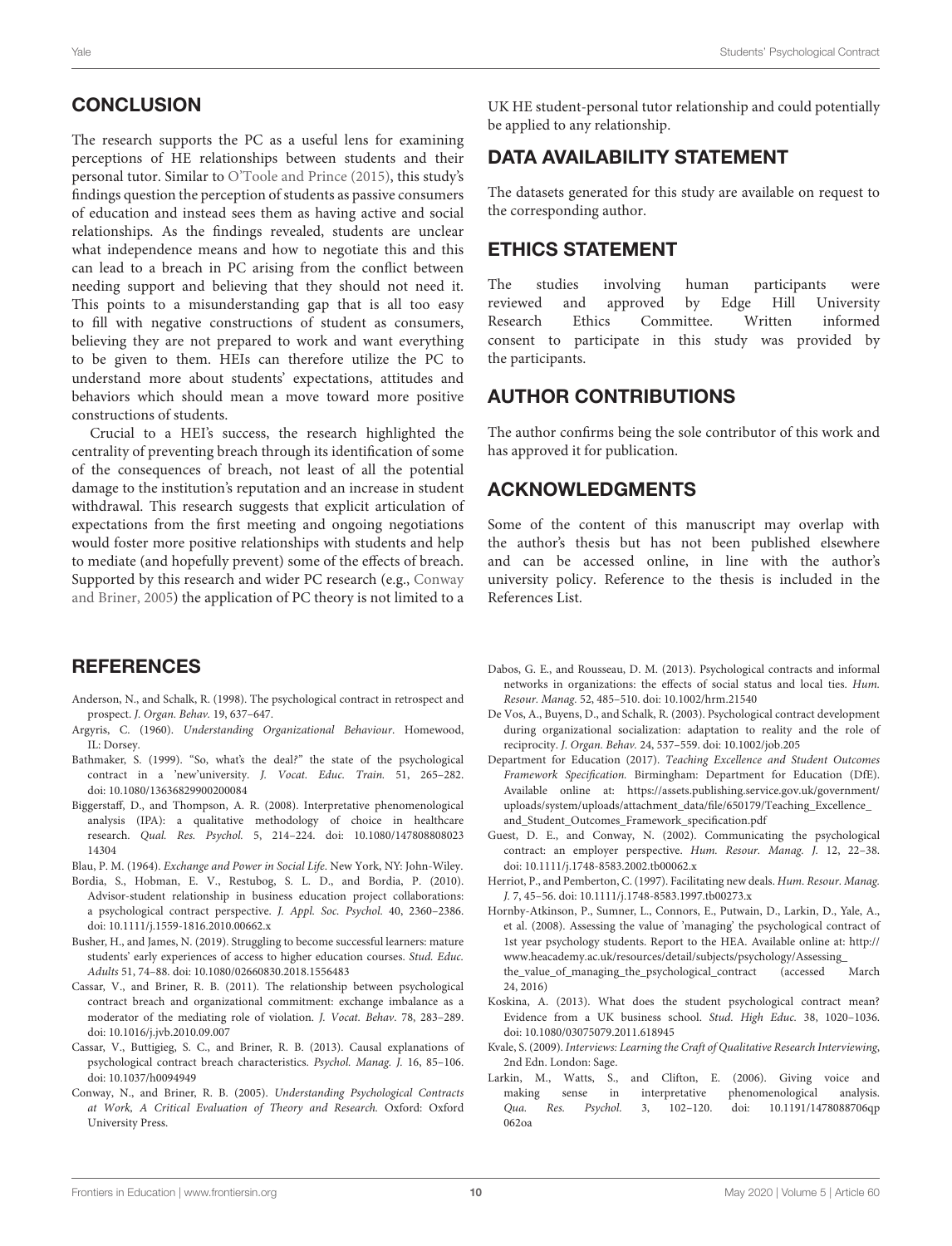- <span id="page-10-0"></span>Lochtie, D., McIntosh, E., Stork, A., and Walker, B. (2018). Effective Personal Tutoring in Higher Education, (St. Albans, VT: Critical Publishing).
- <span id="page-10-28"></span>Löckenhoff, C. E., and Carstensen, L. L. (2004). Socioemotional selectivity theory, aging, and health: the increasingly delicate balance between regulating emotions and making tough choices. J. Pers. 72, 1395–1424. doi: [10.1111/j.1467-6494.2004.00301.x](https://doi.org/10.1111/j.1467-6494.2004.00301.x)
- <span id="page-10-33"></span>Luchak, A. A. (2003). What kind of voice do loyal employees use? Br. J. Ind. Relat. 41, 115–134. doi: [10.1111/1467-8543.00264](https://doi.org/10.1111/1467-8543.00264)
- <span id="page-10-19"></span>McCulloch, A. (2009). The student as co-producer: learning from public administration about the student-university relationship. Stud. High. Educ. 34, 171–183. doi: [10.1080/03075070802562857](https://doi.org/10.1080/03075070802562857)
- <span id="page-10-31"></span>Montes, S. D., and Irving, P. G. (2008). Disentangling the effects of promised and delivered inducements: relational and transactional contract elements and the mediating role of trust. J. Appl. Psychol. 93, 1367–1381. doi: [10.1037/a0012851](https://doi.org/10.1037/a0012851)
- <span id="page-10-15"></span>Morrison, E. W., and Robinson, S. L. (1997). When employees feel betrayed: a model of how psychological contract violation develops. Acad. Manag. Rev. 22, 226–256. doi: [10.5465/amr.1997.9707180265](https://doi.org/10.5465/amr.1997.9707180265)
- <span id="page-10-27"></span>Ng, T. W., and Feldman, D. C. (2009). Age, work experience, and the psychological contract. J. Organ. Behav. 30, 1053–1075. doi: [10.1002/job.599](https://doi.org/10.1002/job.599)
- <span id="page-10-4"></span>O'Toole, P., and Prince, N. (2015). The psychological contract of science students: social exchange with universities and university staff from the students' perspective. HE Res. Dev. [34, 160–172. doi: 10.1080/07294360.2014.](https://doi.org/10.1080/07294360.2014.934326) 934326
- <span id="page-10-30"></span>Reay, D., Crozier, G., and Clayton, J. (2009). 'Strangers in paradise'? Working-class students in elite universities. Sociology 43, 1103–1121. doi: [10.1177/0038038509345700](https://doi.org/10.1177/0038038509345700)
- <span id="page-10-10"></span>Robinson, S. L. (1996). Trust and breach of the psychological contract. Adm. Sci. Q. 41, 574–599. doi: [10.2307/2393868](https://doi.org/10.2307/2393868)
- <span id="page-10-26"></span>Robinson, S. L., and Morrison, E. W. (2000). The development of psychological contract breach and violation: a longitudinal study. J. Organ. Behav. 21, 525–546. doi: [10.1002/1099-1379\(200008\)21:5<525::AID-JOB40>3.0.CO;2-T](https://doi.org/10.1002/1099-1379(200008)21:5<525::AID-JOB40>3.0.CO;2-T)
- <span id="page-10-11"></span>Robinson, S. L., and Rousseau, D. M. (1994). Violating the psychological contract: not the exception but the norm. J. Organ. Behav. 15, 245–259. doi: [10.1002/job.4030150306](https://doi.org/10.1002/job.4030150306)
- <span id="page-10-20"></span>Robson, C. (2002). Real World Research, 2nd Edn. Oxford: Blackwell.
- <span id="page-10-29"></span>Rotter, J. B. (1966). Generalized expectancies for internal versus external control of reinforcement. Psychol. Monogr. Gen. Appl. 80, 1–28. doi: [10.1037/h0092976](https://doi.org/10.1037/h0092976)
- <span id="page-10-7"></span>Rousseau, D. (1995). Psychological Contracts in Organizations: Understanding Written and Unwritten Agreements. London: Sage Publications.
- <span id="page-10-5"></span>Rousseau, D. M. (1989). Psychological and implied contracts in organisations. Empl. Responsib. Rights J. 2, 121–139. doi: [10.1007/BF01384942](https://doi.org/10.1007/BF01384942)
- <span id="page-10-6"></span>Rousseau, D. M. (2001). Schema, promise and mutuality: the building blocks of the psychological contract. J. Occup. Organ. Psychol. 74, 511–541. doi: [10.1348/096317901167505](https://doi.org/10.1348/096317901167505)
- <span id="page-10-25"></span>Rousseau, D. M. (2003). Extending the psychology of the psychological contract: a reply to "putting psychology back into psychological contracts". J. Manag. Inq. 12, 229–238. doi: [10.1177/1056492603256339](https://doi.org/10.1177/1056492603256339)
- <span id="page-10-8"></span>Rousseau, D. M. (2011). "The individual-organization relationship: the psychological contract," in APA Handbook of Industrial and Organizational Psychology. Vol. 3: Maintaining, Expanding, and Contracting the Organization, ed S. Zedek (Washington, DC: American Psychological Association), 191–220.
- <span id="page-10-9"></span>Rousseau, D. M. (2012). Free will in social and psychological contracts. Soc. Bus. Rev. 7, 8–13. doi: [10.1108/17465681211195751](https://doi.org/10.1108/17465681211195751)
- <span id="page-10-16"></span>Rousseau, D. M., and Anton, R. J. (1988). Fairness and implied contract obligations in job terminations: a policy-capturing study. Hum. Perform. 1, 273–289. doi: [10.1207/s15327043hup0104\\_4](https://doi.org/10.1207/s15327043hup0104_4)
- <span id="page-10-13"></span>Rousseau, D. M., and Tijoriwala, S. A. (1998). Assessing psychological contracts: issues, alternatives and measures. J. Organ. Behav. 19, 679–695.
- <span id="page-10-22"></span>Silverman, D. (2006). Interpreting Qualitative Data, 3rd Edn. London: Sage Publications Ltd.
- <span id="page-10-24"></span>Smith, J. A., Flowers, P., and Larkin, M. (2009). Interpretative Phenomenological Analysis: Theory, Method and Research. London: Sage.
- <span id="page-10-23"></span>Stake, R. (2003). "Case studies," in Strategies of Qualitatively Enquiry, eds N. Denzin and Y. Lincoln (London: Sage), 134–64.
- <span id="page-10-21"></span>Thomas, L. (2011). Do pre-entry interventions such as 'Aimhigher' impact on student retention and success? A review of the literature. High. Educ. Q. 65, 230–250. doi: [10.1111/j.1468-2273.2010.00481.x](https://doi.org/10.1111/j.1468-2273.2010.00481.x)
- <span id="page-10-1"></span>Thomas, L., Hill, M., O'Mahony, J., and Yorke, M. (2017). Supporting Student Success: Strategies for Institutional Change. What works student retention and success final report.
- <span id="page-10-17"></span>Turnley, W. H., and Feldman, D. C. (1999). The impact of psychological contract violation on exit, voice, loyalty and neglect. Hum. Relat. 5, 895–922. doi: [10.1177/001872679905200703](https://doi.org/10.1177/001872679905200703)
- <span id="page-10-32"></span>Wade-Benzoni, K. A., Rousseau, D. M., and Li, M. (2006). Managing relationships across generations of academics: psychological contracts in faculty-doctoral student collaborations. Int. J. Conflict Manag. 17, 4–33. doi: [10.1108/10444060610734154](https://doi.org/10.1108/10444060610734154)
- <span id="page-10-14"></span>Weiner, B. (1972). Attribution theory, achievement motivation, and the educational process. Rev. Educ. Res. 42, 203–215. doi: [10.3102/00346543042002203](https://doi.org/10.3102/00346543042002203)
- <span id="page-10-12"></span>Weiner, B. (1985). An attributional theory of achievement motivation and emotion. Psychol. Rev. 92:548. doi: [10.1037/0033-295X.92.4.548](https://doi.org/10.1037/0033-295X.92.4.548)
- <span id="page-10-18"></span>Wilson, K., Jackman, D., and Kennedy, M. (2009). "Taking plagiarism personally: negotiating a psychological contract to enhance the student experience," in Proceedings of the 32nd HERDSA Annual Conference (Darwin, NT), 492–499.
- <span id="page-10-2"></span>Yale, A. (2017). The personal tutor-student relationship: student expectations and experiences of personal tutoring in HE. J. Furth. High. Educ. 43, 1–12. doi: [10.1080/0309877X.2017.1377164](https://doi.org/10.1080/0309877X.2017.1377164)
- <span id="page-10-3"></span>Yale, A. (2019). Quality matters: an in-depth exploration of the personal tutorstudent relationship in HE from the student perspective. J. Furth. High. Educ. 1, 1–14. doi: [10.1080/0309877X.2019.1596235](https://doi.org/10.1080/0309877X.2019.1596235)

**Conflict of Interest:** The author declares that the research was conducted in the absence of any commercial or financial relationships that could be construed as a potential conflict of interest.

Copyright © 2020 Yale. This is an open-access article distributed under the terms of the [Creative Commons Attribution License \(CC BY\).](http://creativecommons.org/licenses/by/4.0/) The use, distribution or reproduction in other forums is permitted, provided the original author(s) and the copyright owner(s) are credited and that the original publication in this journal is cited, in accordance with accepted academic practice. No use, distribution or reproduction is permitted which does not comply with these terms.